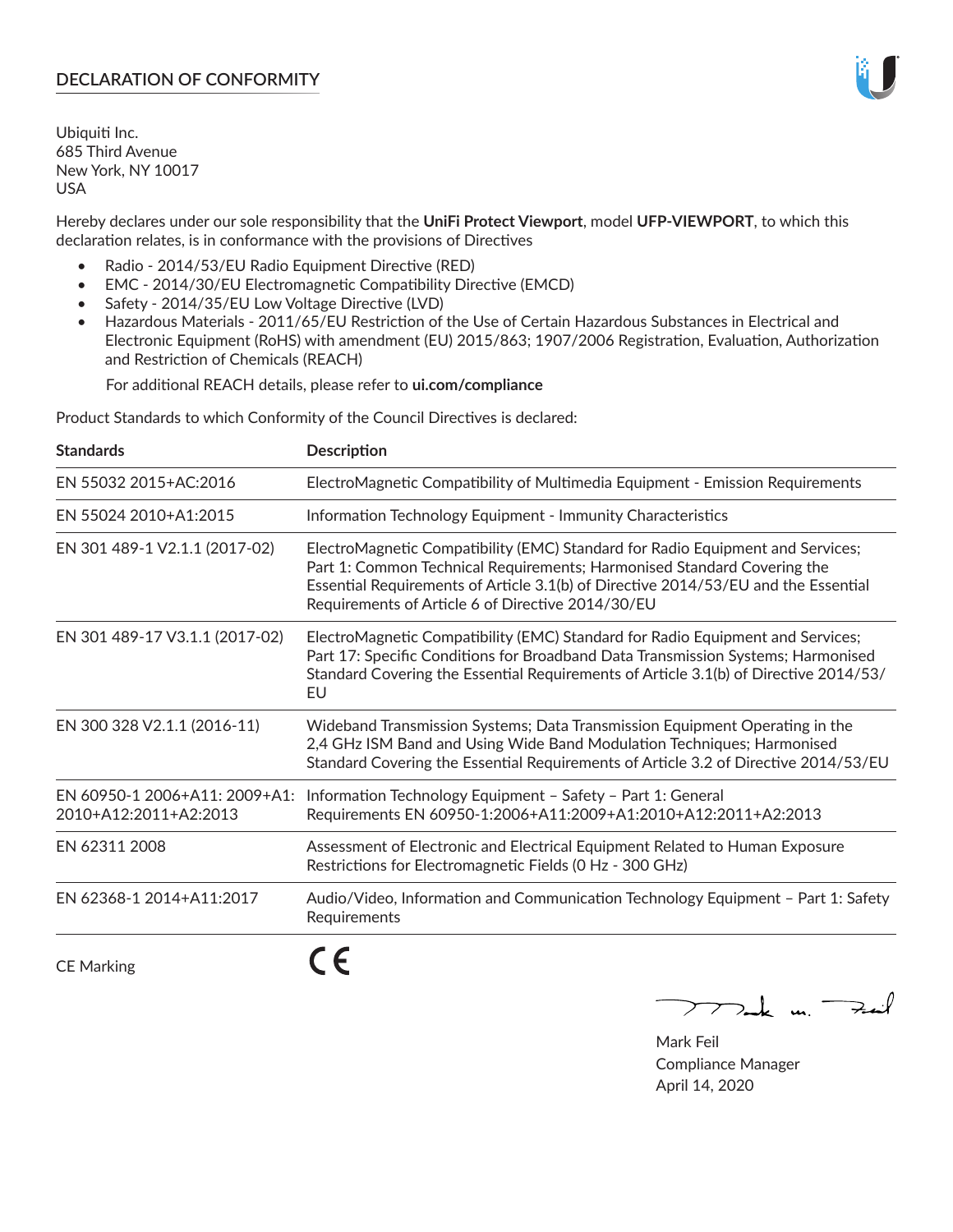# **DECLARATION OF CONFORMITY**



# **български** [Bulgarian]

С настоящото Ubiquiti декларира, че това устройство UFP-VIEWPORT е в съответствие със съществените изисквания и други приложими разпоредби на Директиви 2014/53/EC, 2014/30/ЕС, 2014/35/ЕС.

## **Hrvatski** [Croatian]

Ubiquiti ovim putem izjavljuje da je ovaj uređaj UFP-VIEWPORT sukladan osnovnim zahtjevima i ostalim bitnim odredbama Direktiva 2014/53/EU, 2014/30/EU, 2014/35/EU.

# **Čeština** [Czech]

Ubiquiti tímto prohlašuje, že toto UFP-VIEWPORT zařízení, je ve shodě se základními požadavky a dalšími příslušnými ustanoveními směrnic 2014/53/EU, 2014/30/EU, 2014/35/EU.

# **Dansk** [Danish]

Hermed, Ubiquiti, erklærer at denne UFP-VIEWPORT enhed, er i overensstemmelse med de væsentlige krav og øvrige relevante krav i direktiver 2014/53/EU, 2014/30/EU, 2014/35/EU.

# **Nederlands** [Dutch]

Hierbij verklaart Ubiquiti, dat deze UFP-VIEWPORT apparaat, in overeenstemming is met de essentiële eisen en de andere relevante bepalingen van richtlijnen 2014/53/EU, 2014/30/EU, 2014/35/EU.

## **English**

Hereby, Ubiquiti, declares that this UFP-VIEWPORT device, is in compliance with the essential requirements and other relevant provisions of Directives 2014/53/EU, 2014/30/EU, 2014/35/EU.

# **Eesti keel** [Estonian]

Käesolevaga Ubiquiti kinnitab, et antud UFP-VIEWPORT seade, on vastavus olulistele nõuetele ja teistele asjakohastele sätetele direktiivide 2014/53/EL, 2014/30/EL, 2014/35/EL.

## **Suomi** [Finnish]

Täten Ubiquiti vakuuttaa, että tämä UFP-VIEWPORT laite, on yhdenmukainen olennaisten vaatimusten ja muiden sitä koskevien direktiivien 2014/53/EU, 2014/30/EU, 2014/35/EU.

## **Français** [French]

Par la présente Ubiquiti déclare que l'appareil UFP-VIEWPORT, est conforme aux exigences essentielles et aux autres dispositions pertinentes des directives 2014/53/UE, 2014/30/UE, 2014/35/UE.

## **Deutsch** [German]

Hiermit erklärt Ubiquiti, dass sich dieses UFP-VIEWPORT Gerät, in Übereinstimmung mit den grundlegenden Anforderungen und den anderen relevanten Vorschriften der Richtlinien 2014/53/EU, 2014/30/EU, 2014/35/EU befindet.

## **Ελληνικά** [Greek]

Δια του παρόντος, Ubiquiti, δηλώνει ότι αυτή η συσκευή UFP-VIEWPORT, είναι σε συμμόρφωση με τις βασικές απαιτήσεις και τις λοιπές σχετικές διατάξεις των οδηγιών 2014/53/EE, 2014/30/EE, 2014/35/EE.

## **Magyar** [Hungarian]

Ezennel Ubiquiti kijelenti, hogy ez a UFP-VIEWPORT készülék megfelel az alapvető követelményeknek és más vonatkozó 2014/53/EU, 2014/30/EU, 2014/35/EU irányelvek rendelkezéseit.

## **Íslenska** [Icelandic]

Hér, Ubiquiti, því yfir að þetta UFP-VIEWPORT tæki er í samræmi við grunnkröfur og önnur viðeigandi ákvæði tilskipana 2014/53/ESB, 2014/30/ESB, 2014/35/ESB.

## **Italiano** [Italian]

Con la presente, Ubiquiti, dichiara che questo dispositivo UFP-VIEWPORT, è conforme ai requisiti essenziali ed alle altre disposizioni pertinenti delle direttive 2014/53/UE, 2014/30/UE, 2014/35/UE.